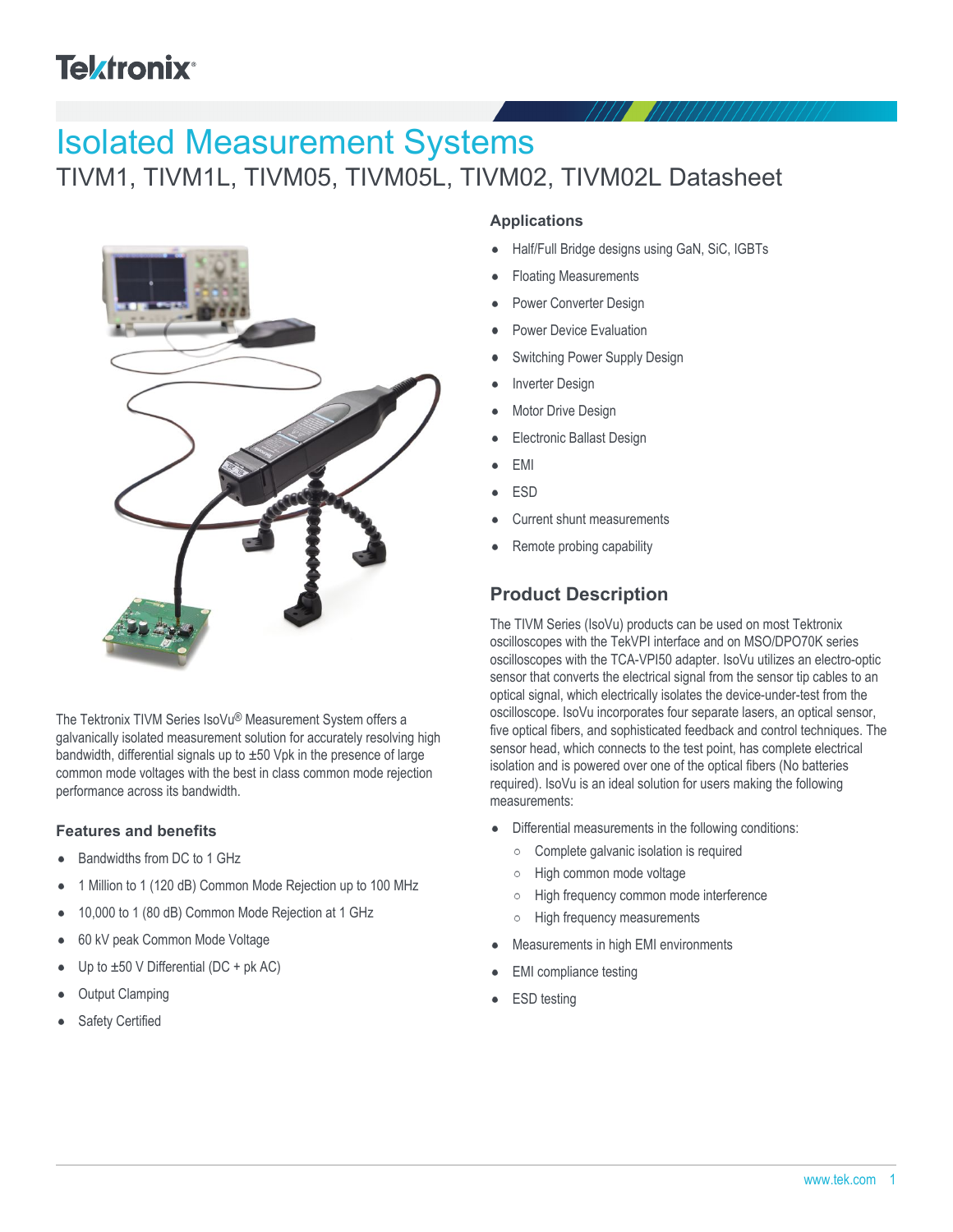## **Specifications**

All specifications are guaranteed unless noted otherwise. All specifications apply to all models unless noted otherwise.

| Overview                                     | Characteristic                                                                  |                              | TIVM1/TIVM1L               |                         | TIVM05/TIVM05L                                  |                            | TIVM02/TIVM02L                                  |  |
|----------------------------------------------|---------------------------------------------------------------------------------|------------------------------|----------------------------|-------------------------|-------------------------------------------------|----------------------------|-------------------------------------------------|--|
|                                              | Bandwidth/Rise time (Typical)                                                   |                              |                            | 1 GHz $/$ $\leq$ 350 ps | 500 MHz / ≤ 700 ps                              |                            | 200 MHz $/ \le 1.8$ ns                          |  |
|                                              | Fiber cable length                                                              |                              | TIVM1: 3 m (9.8 ft)        | TIVM1L: 10 m (32.8 ft)  | TIVM05: 3 m (9.8 ft)<br>TIVM05L: 10 m (32.8 ft) |                            | TIVM02: 3 m (9.8 ft)<br>TIVM02L: 10 m (32.8 ft) |  |
| <b>Attenuation</b>                           | Five sensor tip cables with the following attenuation options:                  |                              |                            |                         |                                                 |                            |                                                 |  |
|                                              | Sensor tip cable                                                                |                              | 1X Range on the controller |                         |                                                 | 2X Range on the controller |                                                 |  |
|                                              |                                                                                 | IVTIP1X, 1X Sensor tip cable |                            | $1X (+1)$               |                                                 | $2X (+2)$                  |                                                 |  |
|                                              | IVTIP5X, 5X Sensor tip cable                                                    |                              |                            | $5X (+5)$               |                                                 |                            | $10X (+10)$                                     |  |
|                                              | IVTIP10X, 10X Sensor tip cable                                                  |                              |                            | $10X (+10)$             |                                                 |                            | $20X (+20)$                                     |  |
|                                              | IVTIP25X, 25X Sensor tip cable                                                  |                              |                            | $25X (+25)$             |                                                 |                            | $50X (+50)$                                     |  |
|                                              | IVTIP50X, 50X Sensor tip cable                                                  |                              |                            | $50X (+50)$             |                                                 |                            | $100X (+100)$                                   |  |
| Common mode voltage                          | 60 kV peak                                                                      |                              |                            |                         |                                                 |                            |                                                 |  |
| Common mode rejection ratio<br>(Typical)     | Sensor tip cable/<br>adapter                                                    | DC                           |                            | <b>100 MHz</b>          | <b>200 MHz</b>                                  | <b>500 MHz</b>             | 1 GHz                                           |  |
|                                              | IVTIP1X, 1X Sensor $>$ 120 dB<br>tip cable                                      |                              |                            | 120 dB                  | 110 dB                                          | 100 dB                     | 90 dB                                           |  |
|                                              | IVTIP5X, 5X Sensor $>$ 120 dB<br>tip cable                                      |                              |                            | 120 dB                  | 110 dB                                          | 100 dB                     | 90 dB                                           |  |
|                                              | IVTIP10X, 10X<br>Sensor tip cable                                               | $>120$ dB                    |                            | 120 dB                  | 110 dB                                          | 100 dB                     | 90 dB                                           |  |
|                                              | IVTIP25X, 25X<br>Sensor tip cable                                               | $>120$ dB                    |                            | 110 dB                  | 100 dB                                          | 100 dB                     | 90 dB                                           |  |
|                                              | IVTIP50X, 50X<br>Sensor tip cable                                               | $>120$ dB                    |                            | 100 dB                  | 90 dB                                           | 90 dB                      | 80 dB                                           |  |
|                                              | MMCX-to 0.1 in<br>(2.54 mm) square<br>pin adapter with<br>sensor tip cable.     | $>120$ dB                    |                            | 70 dB                   | 60 dB                                           | 40 dB                      | 30 dB                                           |  |
|                                              | MMCX-to 0.062 in<br>$(1.57$ mm) square<br>pin adapter with<br>sensor tip cable. | $>120$ dB                    |                            | 70 dB                   | 60 dB                                           | 40 dB                      | 30 dB                                           |  |
| Differential input voltage (Typical)         |                                                                                 |                              |                            |                         |                                                 |                            |                                                 |  |
| <b>IVTIP1X</b>                               | $±1$ V (DC + Peak AC)                                                           |                              |                            |                         |                                                 |                            |                                                 |  |
| <b>IVTIP5X</b>                               | ±5 V (DC + Peak AC)                                                             |                              |                            |                         |                                                 |                            |                                                 |  |
| IVTIP10X                                     | ±10 V (DC + Peak AC)                                                            |                              |                            |                         |                                                 |                            |                                                 |  |
| IVTIP25X                                     | ±25 V (DC + Peak AC)                                                            |                              |                            |                         |                                                 |                            |                                                 |  |
| IVTIP50X                                     | ±50 V (DC + Peak AC)                                                            |                              |                            |                         |                                                 |                            |                                                 |  |
| Maximum non-destructive voltage<br>(Typical) |                                                                                 |                              |                            |                         |                                                 |                            |                                                 |  |

**IVTIP1X** 4.3 Vpk, 3 V<sub>RMS</sub>

**IVTIP5X** 21.5 Vpk, 12 V<sub>RMS</sub>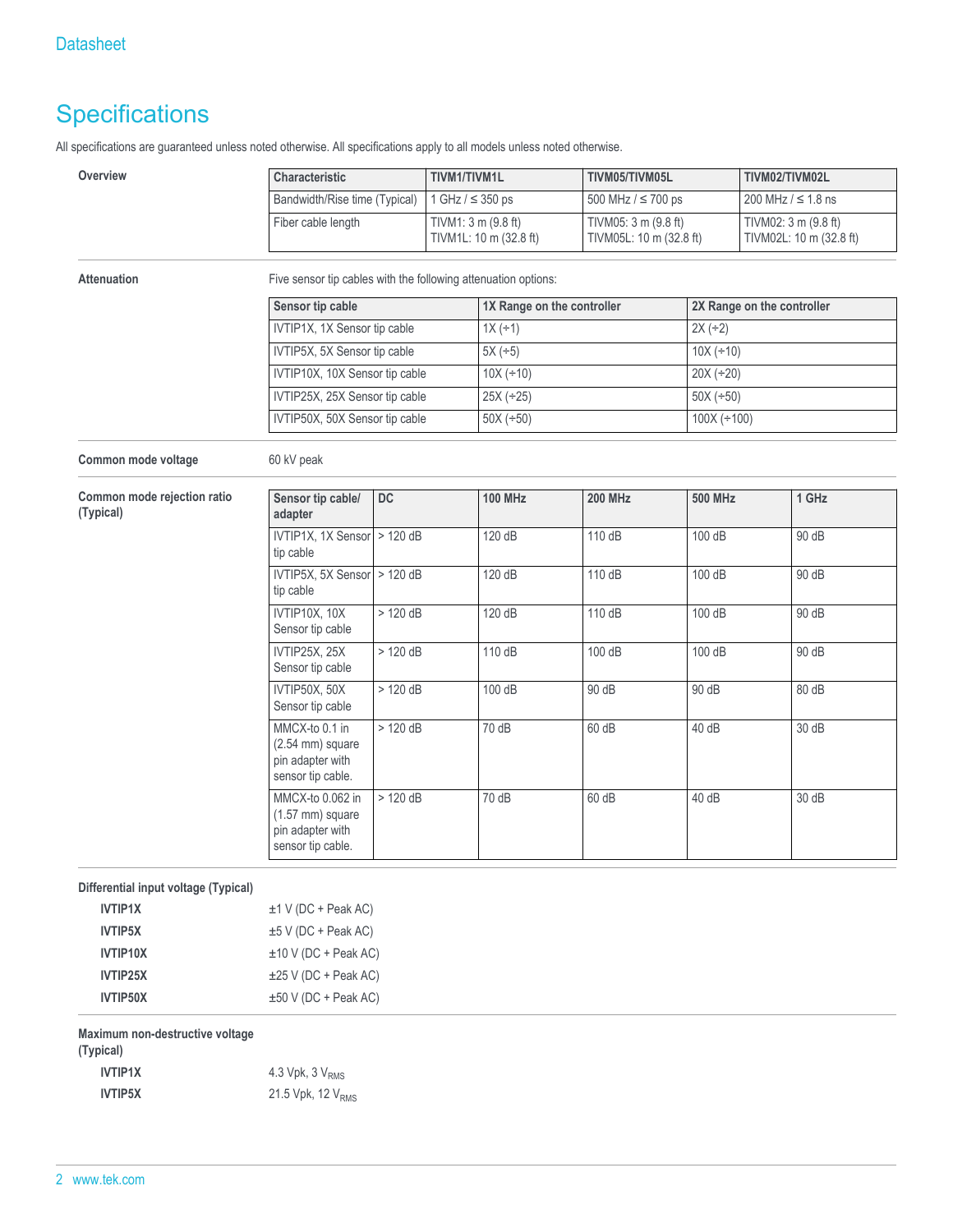| IVTIP10X        | 43 Vpk, 16 $VRMS$              |
|-----------------|--------------------------------|
| <b>IVTIP25X</b> | 107.5 Vpk, 25 V <sub>RMS</sub> |
| IVTIP50X        | 200 Vpk, $35VRMS$              |

| Differential input impedance<br>(Typical) | Sensor tip cable                                         | <b>Resistance</b>                                                                                                           | Capacitance |  |
|-------------------------------------------|----------------------------------------------------------|-----------------------------------------------------------------------------------------------------------------------------|-------------|--|
|                                           | <b>IVTIP1X</b>                                           | $50\ \Omega$                                                                                                                | N.A.        |  |
|                                           | IVTIP5X                                                  | 250 $\Omega$                                                                                                                | $< 1$ pF    |  |
|                                           | IVTIP10X                                                 | 500 $\Omega$                                                                                                                | $< 1$ pF    |  |
|                                           | IVTIP25X                                                 | $1.25 k\Omega$                                                                                                              | < 1 pF      |  |
|                                           | IVTIP50X                                                 | $2.5 k\Omega$                                                                                                               | < 1 pF      |  |
| Common mode input impedance<br>(Typical)  |                                                          |                                                                                                                             |             |  |
| Input resistance                          | Galvanically isolated through the fiber optic connection |                                                                                                                             |             |  |
| Input capacitance <sup>1</sup>            | $< 2$ pF                                                 |                                                                                                                             |             |  |
| Input offset range (Typical)              |                                                          |                                                                                                                             |             |  |
| <b>IVTIP1X</b>                            | ±2V                                                      |                                                                                                                             |             |  |
| <b>IVTIP5X</b>                            | ±10V                                                     |                                                                                                                             |             |  |
| IVTIP10X                                  | ±20V                                                     |                                                                                                                             |             |  |
| IVTIP25X                                  | ±50V                                                     |                                                                                                                             |             |  |
| IVTIP50X                                  | ±100V                                                    |                                                                                                                             |             |  |
| DC Gain accuracy                          | $\pm 3\%$                                                |                                                                                                                             |             |  |
| Propagation delay                         |                                                          |                                                                                                                             |             |  |
| 3 meter fiber cable                       | $35$ ns $\pm 5$ ns                                       |                                                                                                                             |             |  |
| 10 meter fiber cable                      | 68 ns $\pm$ 7 ns                                         |                                                                                                                             |             |  |
| <b>Laser certification</b>                | <b>CLASS I LASER PRODUCT</b>                             |                                                                                                                             |             |  |
|                                           | 2007.                                                    | This product complies with 21 CFR 1040.10 and 1040.11 except for deviations pursuant to Laser Notice No. 50, dated June 24, |             |  |

<sup>1</sup> The capacitance between the sensor head and a reference plane. The sensor head is placed six inches (15.25 cm) above the reference plane.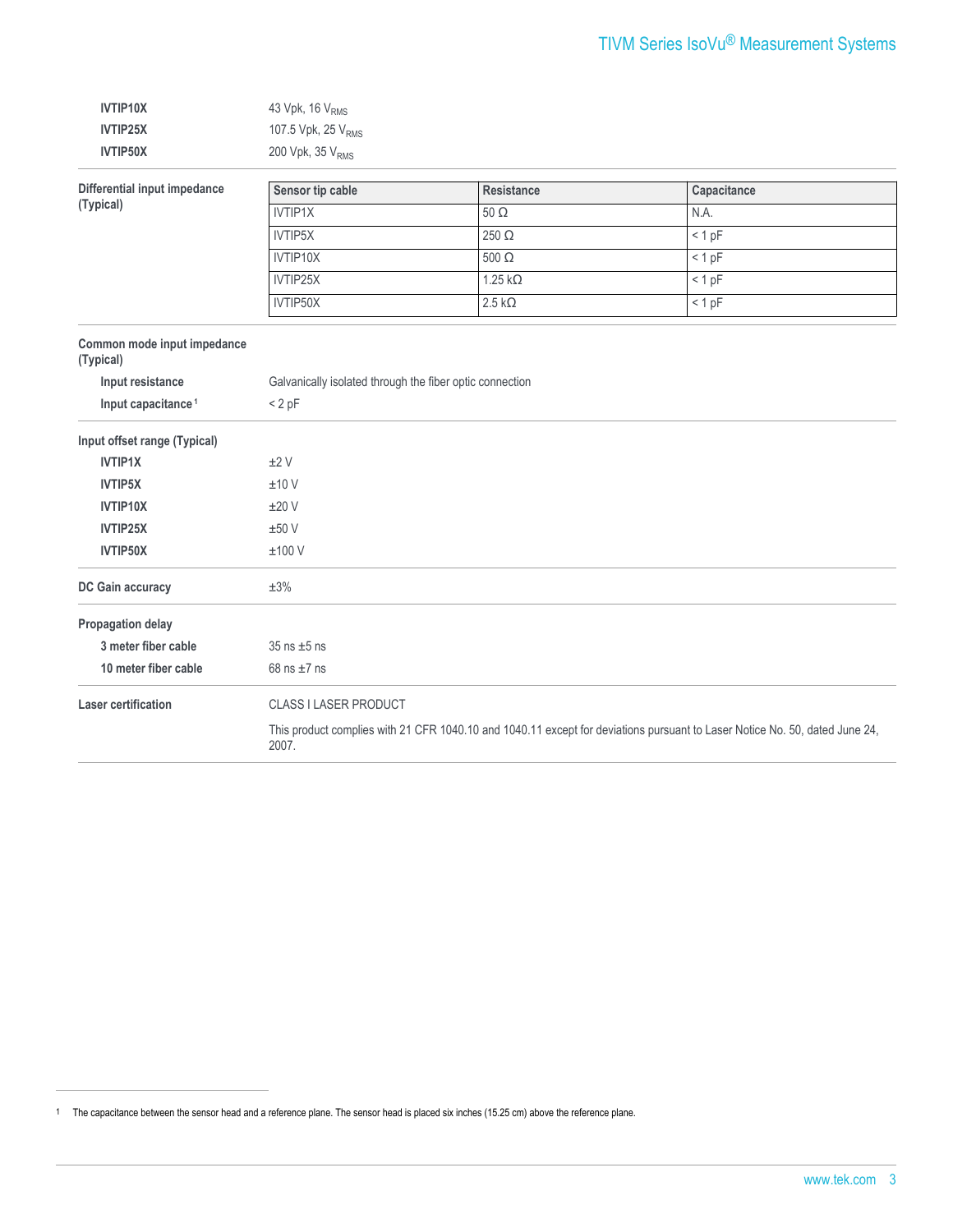## Ordering information

### **Models**

| <b>TIVM1</b>        | Tektronix IsoVu 1 GHz Medium Voltage with 3 m cable    |
|---------------------|--------------------------------------------------------|
| TIVM <sub>1</sub> L | Tektronix IsoVu 1 GHz Medium Voltage with 10 m cable   |
| TIVM05              | Tektronix IsoVu 500 MHz Medium Voltage with 3 m cable  |
| TIVM05L             | Tektronix IsoVu 500 MHz Medium Voltage with 10 m cable |
| TIVM <sub>02</sub>  | Tektronix IsoVu 200 MHz Medium Voltage with 3 m cable  |
| TIVM02L             | Tektronix IsoVu 200 MHz Medium Voltage with 10 m cable |

## **TIVM series**

### **Standard accessories**

| 016-2108-xx    | IsoVu product carrying case, soft case                                                                                  |
|----------------|-------------------------------------------------------------------------------------------------------------------------|
| 016-2110-xx    | IsoVu accessories carrying case, soft case                                                                              |
| 003-1946-xx    | Solder aid for 0.062-inch (1.57 mm) pitch square pins (0.016 - 0.018-inch (0.4 - 0.46 mm) square pin installation tool) |
| <b>IVTIP5X</b> | 5X Sensor tip cable                                                                                                     |
| IVTIP25X       | 25X Sensor tip cable                                                                                                    |
| 003-1947-xx    | 5/16-inch SMA wrench/driver tool                                                                                        |
| 131-9717-xx    | Probe tip adapter (blue), MMCX to 0.1-inch (2.54 mm) square pin (0.025-inch (0.635 mm) square pins)                     |
| 131-9677-xx    | Probe tip adapter (white), MMCX to 0.062-inch (1.57 mm) square pin (0.016 - 0.018-inch (0.4 - 0.46 mm) square pins)     |
| 020-3169-xx    | DUT Interface pin kit with (qty. 20) 0.018-inch (0.46 mm) round solder-in pins                                          |
| 352-1171-xx    | Flexible tripod with quick release                                                                                      |
| 344-0693-xx    | Flexible tripod feet, 3 each                                                                                            |
| 352-1170-xx    | Probe tip tripod support with living hinge, 2 each                                                                      |
| 071-3495-xx    | User manual (English)                                                                                                   |
|                | Certificate of traceable calibration                                                                                    |

Translated manuals can be downloaded as pdf files on your local Tektronix Web site.

### **Recommended accessories**

| <b>IVTIP1X</b> | 1X Sensor tip cable  |
|----------------|----------------------|
| IVTIP10X       | 10X Sensor tip cable |
| IVTIP50X       | 50X Sensor tip cable |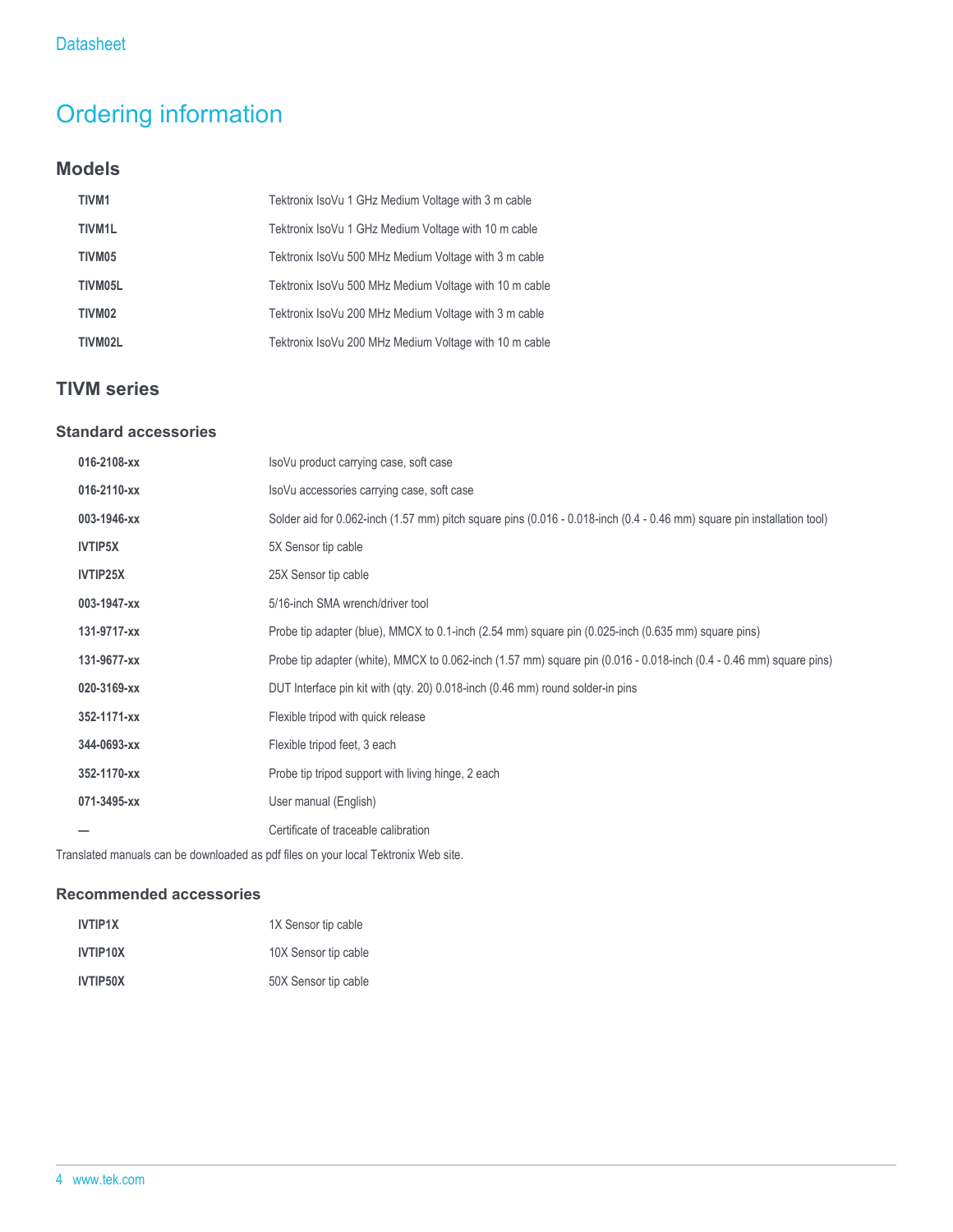#### **Supported oscilloscopes**

The measurement system can be used with the following Tektronix oscilloscopes. For oscilloscopes not included in this list, contact your local Tektronix representative.

- MDO3000 series  $\bullet$
- MSO/DPO4000B series  $\bullet$
- MDO4000B/C series  $\bullet$
- MSO/DPO5000B series  $\bullet$
- DPO7000C series  $\bullet$

In addition to the above oscilloscopes, the measurement system can also be used with the following oscilloscopes with a TCA-VPI50 adapter.

- MSO/DPO70000C series  $\bullet$
- MSO/DPO70000DX series  $\bullet$
- DPO70000SX series  $\bullet$

### **Options**

#### **Service options**

| Opt. C <sub>3</sub> | <b>Calibration Service 3 Years</b>                                       |
|---------------------|--------------------------------------------------------------------------|
| Opt. C5             | Calibration Service 5 Years                                              |
| Opt. D1             | <b>Calibration Data Report</b>                                           |
| Opt. D3             | Calibration Data Report 3 Years (with Opt. C3)                           |
| Opt. D <sub>5</sub> | Calibration Data Report 5 Years (with Opt. C5)                           |
| Opt. G <sub>3</sub> | Complete Care 3 Years (includes loaner, scheduled calibration, and more) |
| Opt. R <sub>3</sub> | Repair Service 3 Years (including warranty)                              |
| Opt. R5             | Repair Service 5 Years (including warranty)                              |

Probes and accessories are not covered by the oscilloscope warranty and Service Offerings. Refer to the datasheet of each probe and accessory model for its unique warranty and calibration terms.